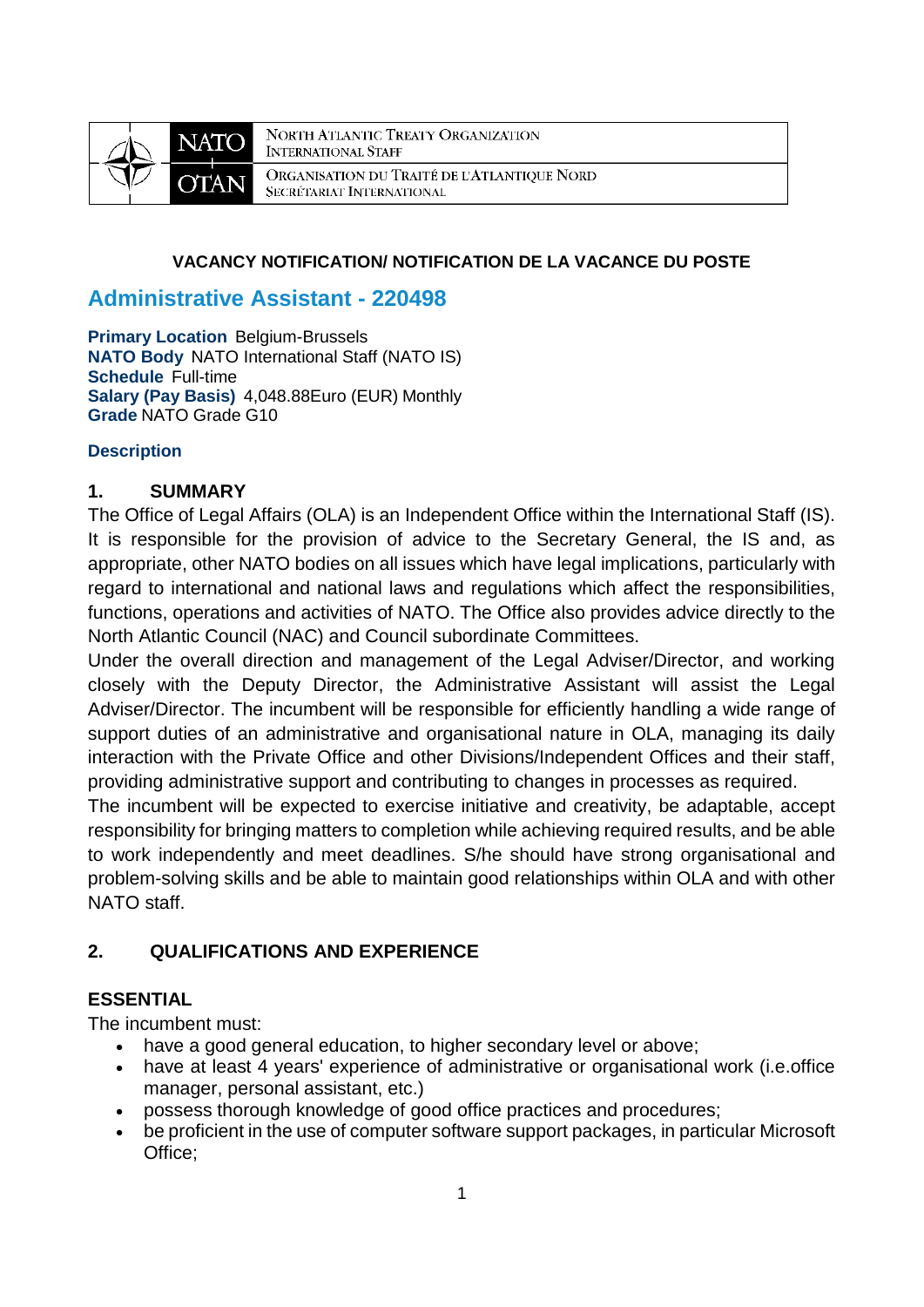- have good professional drafting and editing skills in at least one of the official NATO languages;
- possess the following minimum levels of NATO's official languages (English/French): V ("Advanced") in one; III ("Intermediate") in the other.

### **DESIRABLE**

The following would be considered an advantage:

- a diploma or qualification in a relevant field;
- experience in a national administration or International Organisation experience in documentary analysis, ideally in a legal environment;
- knowledge of NATO structure, practices and procedures;
- knowledge of additional languages relevant to NATO's work.

### **3. MAIN ACCOUNTABILITIES**

#### **Expertise Development**

Proactively develop skills in areas such as planning and organising, new technology, languages and effective communication. Liaise with other Assistants to leverage knowledge. Assist in space management, IT requirements and security issues. Provide constructive suggestions to improve office procedures, especially in the field of information management and operating procedures. Find ways to be faster, better and more effective in managing information and using office tools.

#### **Knowledge Management**

Prepare and, as appropriate, update reference files on matters referred to the Legal Adviser/Director. Collect, categorise and track relevant information required for various tasks and projects. Maintain and, as necessary, improve well-structured paper and electronic filing systems, including OLA's own archives.

### **Planning and Execution**

Handle the day-to-day administration of the office: process incoming and outgoing mail; answer enquiries and incoming calls; arrange meetings and handle related details, such as necessary travel arrangements and mission coordination; as well as coordination of leave plans and coverage during own absences. Draft and produce simple memoranda and cover letters. Liaise with Deputy Director to prepare draft replies to requests of a corporate nature from within the Organisation. Organise own workload to ensure the accurate and timely execution of duties.

#### **Information Management**

Handle administrative preparation (including retrieval and distribution of NATO and non-NATO documents) of expert meetings, NATO Committees and other meetings as required. Administer the schedule of the Legal Adviser/Director. Oversee the paper flow into and out of the office including retrieving and organising correspondence/documents (including classified information). Maintain an effective follow-up and/or reminder system for pending actions within the service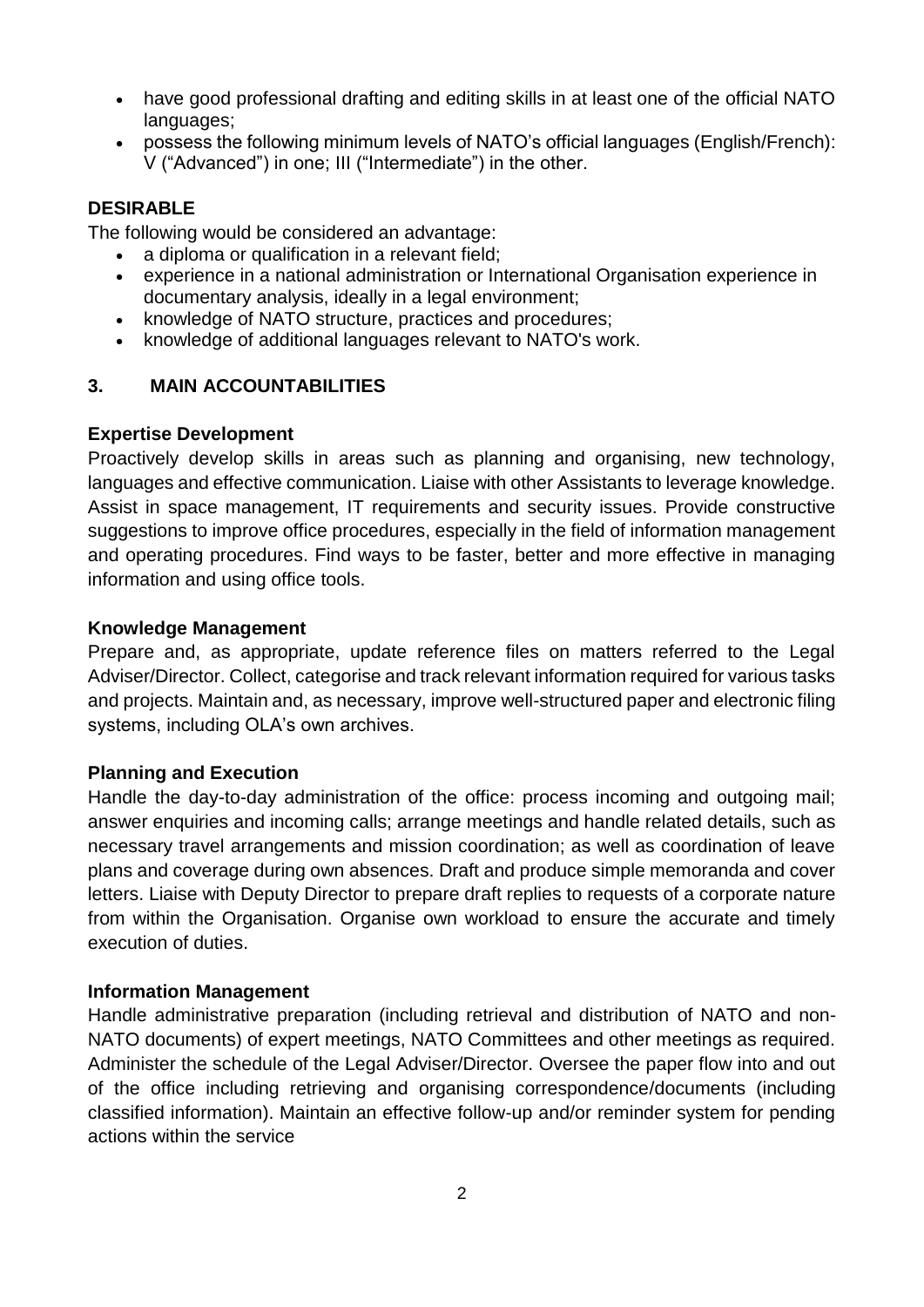### **Stakeholder Management**

Liaise with points of contact to ensure efficiency in daily management of workload and processes. Be the point of contact for initial requests of varying nature. Maintain all lists of internal and external contacts. Represent OLA as required at various meetings related to processes and the smooth functioning of the Office.

### **Financial Management**

Maintain budget records for OLA and ensure that proper financial procedures are followed for the budget. Prepare the necessary financial documents (liaising with the Deputy Director and Director as appropriate), follow up on activities to ensure that financial files are correctly processed and maintain records of all financial transactions.

### **Organisational Efficiencies**

Provide constructive suggestions to improve office procedures, especially in the field of information management and operating procedures. Find ways to be faster, better and more effective in managing information and using office tools.

#### **Project Management**

Contribute actively, in liaison with the different OLA functions as needed, to implement projects and processes as required.

Perform any other related duty as assigned.

### **4. INTERRELATIONSHIPS**

The incumbent reports to, and is supervised by the Legal Adviser/Director and supports the Deputy Legal Adviser and other legal staff of OLA. S/he will deal on a regular basis with the Private Office as well as relevant offices and personnel in other Divisions/Independent Offices, as well as with personnel in other NATO military and civilian bodies and with the HQ representations of the Allies.

Direct reports: N/a

Indirect reports: N/a

### **5. COMPETENCIES**

The incumbent must demonstrate:

- Achievement: Works to meet standards:
- Analytical Thinking: Sees basic relationships;
- Clarity and Accuracy: Checks own work;
- Conceptual Thinking: Sees patterns based on life/work experience;
- Customer Service Orientation: Takes personal responsibility for correcting problems;
- Empathy: Reads non-verbal cues and understands meanings;
- Impact and Influence: Takes multiple actions to persuade;
- Initiative: Is decisive in a time-sensitive situation;
- Teamwork: Cooperates.

### **6. CONTRACT**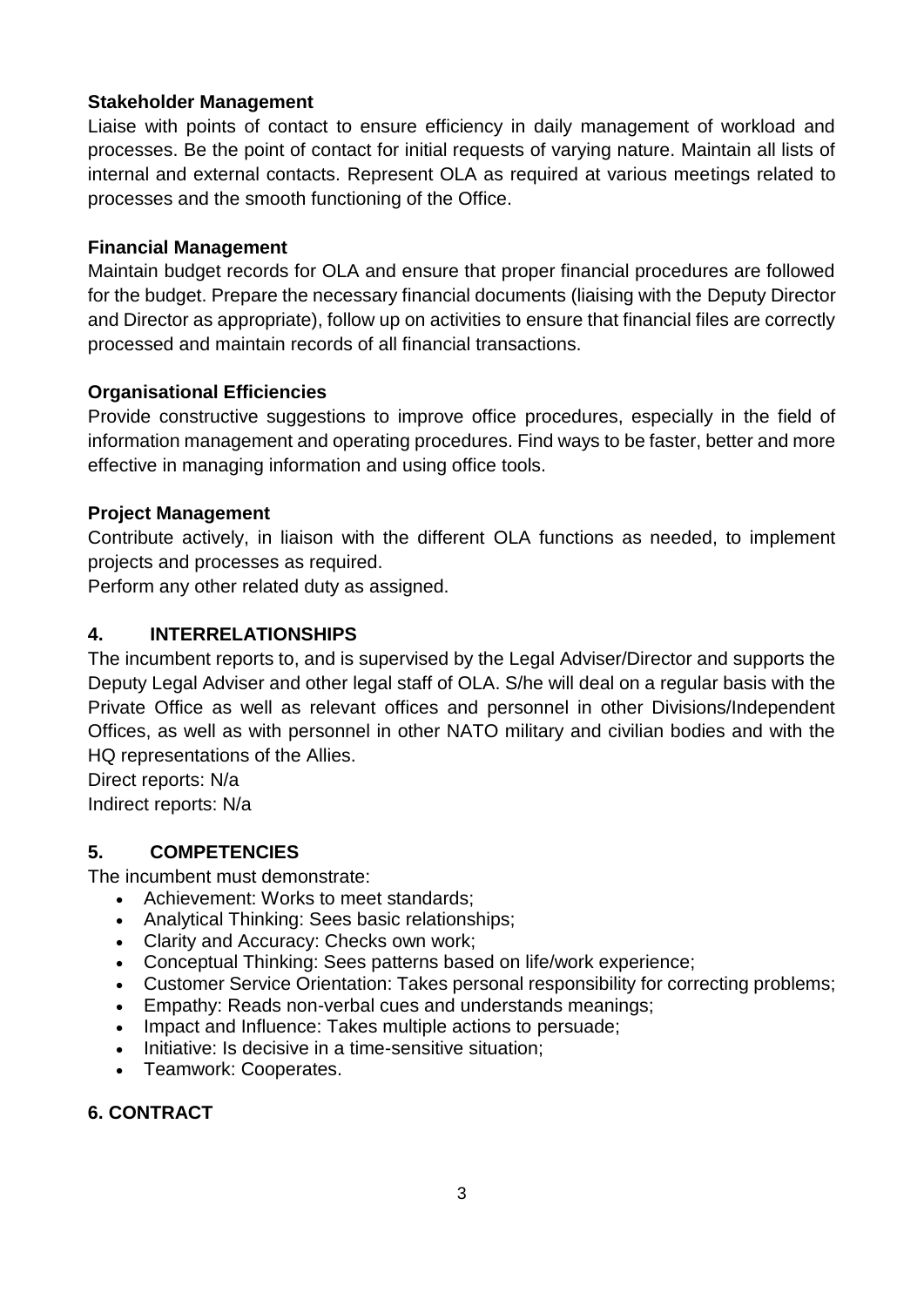**Contract to be offered to the successful applicant (if non-seconded): Definite duration contract of three years' duration; possibility of an indefinite duration contract thereafter**.

#### Contract clause applicable:

In accordance with the NATO Civilian Personnel Regulations, the successful candidate will receive a definite duration contract of three years, which may be followed by an indefinite duration contract.

If the successful applicant is seconded from the national administration of one of NATO's member States, a 3-year definite duration contract will be offered, which may be renewed for a further period of up to 3 years subject to the agreement of the national authority concerned. The maximum period of service in the post as a seconded staff member is six years.

Serving staff will be offered a contract in accordance with the NATO Civilian Personnel Régulations.

#### **7. RECRUITMENT PROCESS**

Please note that we can only accept applications from nationals of NATO member countries. Applications must be submitted using e-recruitment system, as applicable:

- For NATO civilian staff members only: please apply via the internal recruitment portal [\(link\)](https://nato.taleo.net/careersection/1/jobsearch.ftl?lang=en);
- For all other applications: www.nato.int/recruitment

Please note that the competition for this post is provisionally scheduled as follows: Pre-selection testing beginning of August (online);

Final selection beginning of September (online).

------------------------------------------------------------------------------------------------------------------------ Please note that at the time of the interviews, candidates will be asked to provide evidence of their education and professional experience as relevant for this vacancy.

Appointment will be subject to receipt of a security clearance (provided by the national Authorities of the selected candidate) and approval of the candidate's medical file by the NATO Medical Adviser.

More information about the recruitment process and conditions of employment, can be found at our website (http://www.nato.int/cps/en/natolive/recruit-hq-e.htm).

Appointment will be subject to receipt of a **security clearance** (provided by the national Authorities of the selected candidate), approval of the candidate's **medical file** by the NATO Medical Adviser and the successful completion of the **accreditation** and notification process by the relevant authorities.

#### **8. ADDITIONAL INFORMATION**

NATO is committed to diversity and inclusion, and strives to provide equal access to employment, advancement and retention, independent of gender, age, nationality, ethnic origin, religion or belief, cultural background, sexual orientation, and disability. NATO welcomes applications of nationals from all member Nations, and strongly encourages women to apply.

Building Integrity is a key element of NATO's core tasks. As an employer, NATO values commitment to the principles of integrity, transparency and accountability in accordance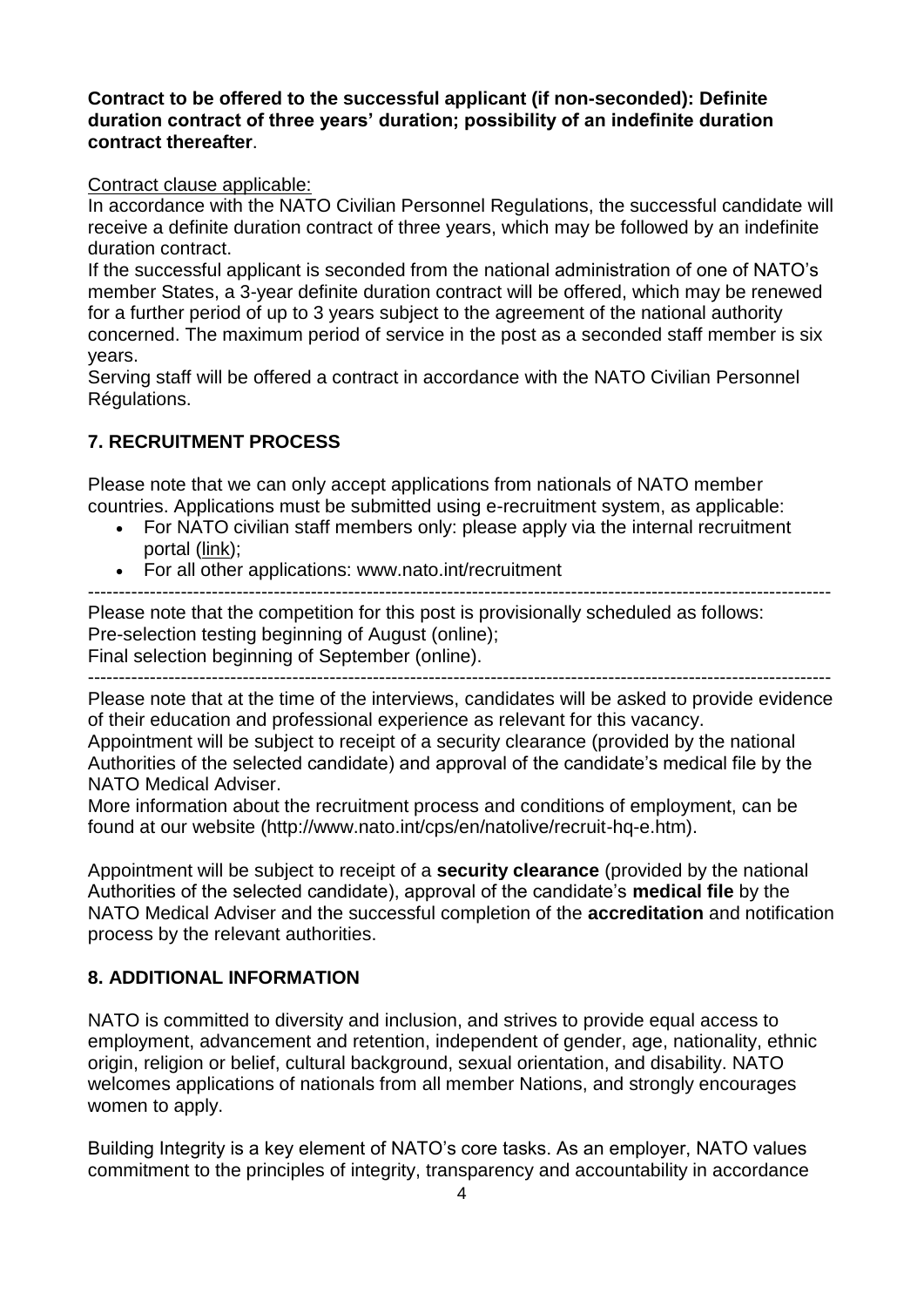with international norms and practices established for the defence and related security sector. Selected candidates are expected to be role models of integrity, and to promote good governance through ongoing efforts in their work.

Due to the broad interest in NATO and the large number of potential candidates, telephone or e-mail enquiries cannot be dealt with.

Applicants who are not successful in this competition may be offered an appointment to another post of a similar nature, albeit at the same or a lower grade, provided they meet the necessary requirements.

The nature of this position may require the staff member at times to be called upon to travel for work and/or to work outside normal office hours.

The organization offers several work-life policies including Teleworking and Flexible Working arrangements (Flexitime) subject to business requirements.

Please note that the International Staff at NATO Headquarters in Brussels, Belgium is a non-smoking environment.

For information about the NATO Single Salary Scale (Grading, Allowances, etc.) please visit our [website.](https://www.nato.int/cps/en/natolive/86790.htm) Detailed data is available under the Salary and Benefits tab.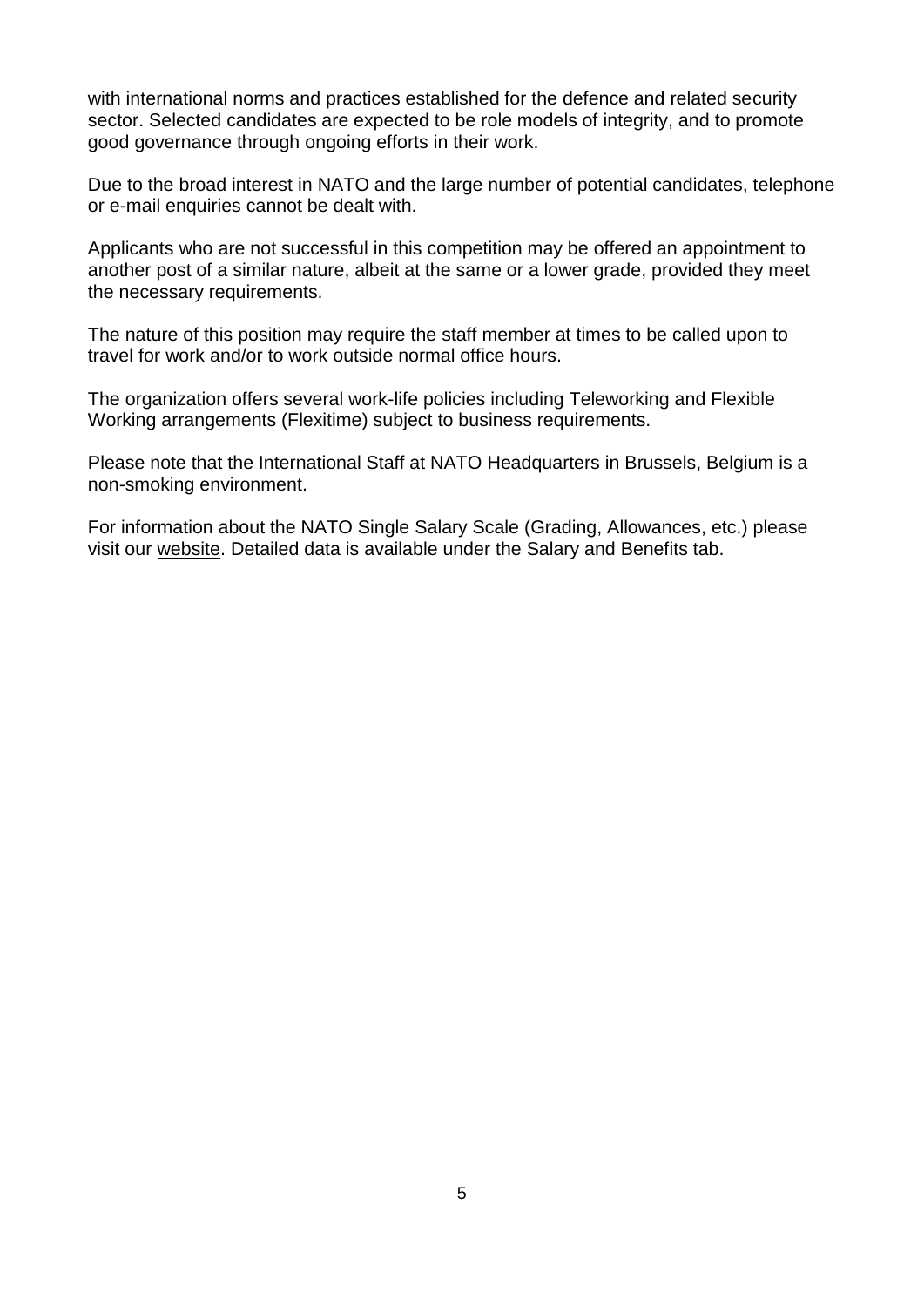# **Assistante administrative/Assistant administratif - 220498**

**Emplacement principal Belgique-Bruxelles Organisation** OTAN SI **Horaire** Temps plein **Salaire (Base de paie)** 4 048,88Euro (EUR) Mensuelle **Grade** NATO Grade G10

#### **Description**

### **1. RÉSUMÉ**

Le Bureau des affaires juridiques est un bureau indépendant qui fait partie du Secrétariat international (SI). Il a pour mission de donner à la/au secrétaire général(e), au SI et, au besoin, à d'autres organismes de l'OTAN des avis sur toutes les questions ayant des implications juridiques, en particulier s'agissant des dispositions législatives ou réglementaires, nationales ou internationales, qui ont une incidence sur les responsabilités, les fonctions, les opérations et les activités de l'OTAN. En outre, le Bureau rend directement des avis au Conseil de l'Atlantique Nord et aux comités subordonnés à ce dernier.

La/Le titulaire du poste est chargé(e) d'épauler la conseillère juridique/le conseiller juridique du SI et directrice/directeur du Bureau. Elle/Il travaille sous la direction et la supervision de cette dernière/ce dernier, et en coopération étroite avec la directrice déléguée/le directeur délégué. Elle/Il s'acquitte avec efficacité d'un large éventail de tâches administratives et d'appui à l'organisation au sein du Bureau, gère les contacts quotidiens avec le personnel du Cabinet et des autres divisions/bureaux indépendants, fournit un soutien administratif et contribue à faire évoluer les procédures en fonction des besoins.

La/Le titulaire du poste doit faire preuve d'initiative, de créativité et d'une bonne capacité d'adaptation. Elle/Il a la responsabilité de mener à bonne fin les tâches qui lui sont confiées, en obtenant les résultats voulus, et elle/il doit pouvoir travailler de façon autonome et dans le respect des délais. Elle/Il doit également posséder un excellent sens de l'organisation et de solides aptitudes à la résolution de problèmes et être à même d'entretenir de bonnes relations avec ses collègues du Bureau des affaires juridiques et avec ses interlocuteurs dans d'autres entités OTAN.

### **2. QUALIFICATIONS ET EXPÉRIENCE**

### **ACQUIS ESSENTIELS**

La/Le titulaire du poste doit :

- avoir une bonne instruction générale, au moins du niveau secondaire supérieur ;
- avoir exercé pendant au moins quatre ans des fonctions administratives ou d'appui à l'organisation (poste de responsable administratif, d'assistant personnel, etc.) ;
- avoir une connaissance approfondie des bonnes pratiques et des procédures à suivre dans le domaine de la gestion administrative ;
- avoir une bonne maîtrise des logiciels bureautiques, et en particulier de Microsoft Office ;
- avoir de bonnes compétences en matière de rédaction et de révision de documents en contexte professionnel, dans au moins l'une des deux langues officielles de l'OTAN ;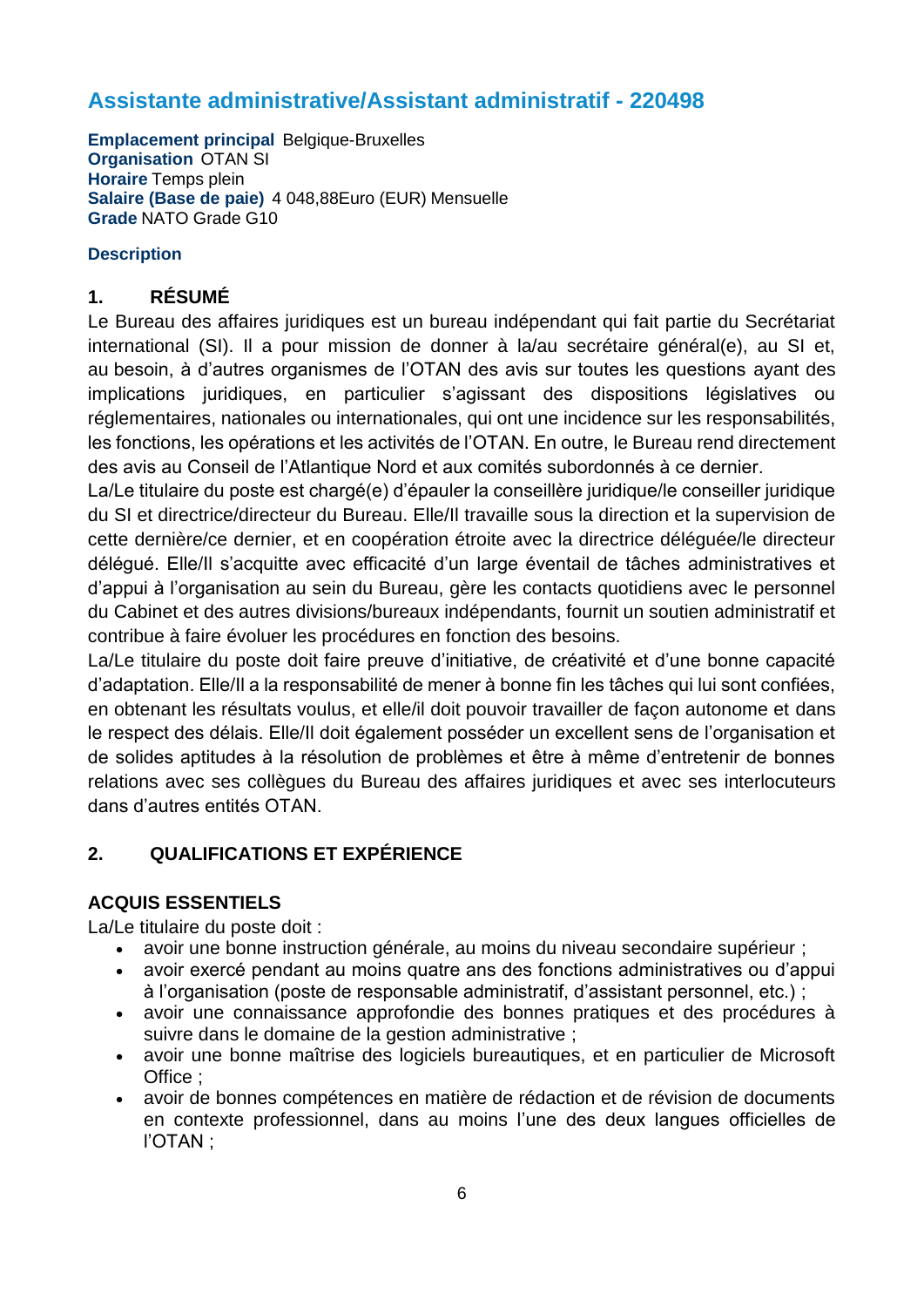avoir au minimum le niveau de compétence V (« avancé ») dans l'une des deux langues officielles de l'OTAN (anglais/français), et le niveau III (« intermédiaire ») dans l'autre.

### **ACQUIS SOUHAITABLES**

Seraient considérés comme autant d'atouts :

- un diplôme ou une qualification dans un domaine en rapport avec le poste ;
- une expérience en analyse documentaire, de préférence dans le domaine juridique, acquise dans une administration nationale ou une organisation internationale ;
- la connaissance des structures, des pratiques et des procédures de l'OTAN ;
- la connaissance d'autres langues utiles à l'OTAN.

### 3. **RESPONSABILITÉS PRINCIPALES**

#### **Développement de l'expertise**

Développe de façon proactive ses compétences dans des domaines tels que la planification et l'organisation, les nouvelles technologies, les langues étrangères et la communication. Entretient des contacts avec d'autres assistant(e)s pour améliorer ses connaissances. Fournit une assistance pour ce qui a trait à la gestion des espaces de bureaux, aux besoins informatiques et aux questions de sécurité. Fait des propositions constructives pour améliorer les procédures du Bureau, notamment les procédures de gestion de l'information et les procédures de travail. Cherche à perfectionner la gestion de l'information et l'utilisation des outils bureautiques sur le plan de la rapidité et de l'efficacité.

#### **Gestion des connaissances**

Prépare et met à jour, si nécessaire, des dossiers de référence sur les questions dont est saisi(e) la conseillère juridique/le conseiller juridique du SI et directrice/directeur du Bureau. Rassemble les informations utiles pour différents projets et tâches, les classe par catégorie et en assure le suivi. Tient un système de classement bien ordonné pour les documents (papier ou électroniques), notamment pour les archives du Bureau des affaires juridiques, et perfectionne ce système selon les besoins.

#### **Planification et exécution**

S'acquitte des tâches administratives courantes au sein du Bureau des affaires juridiques : gère les échanges de correspondance, répond aux demandes d'information et aux appels téléphoniques, organise les réunions et s'occupe des formalités y afférentes (déplacements, coordination des missions, etc.), coordonne les prévisions de congé et fait le nécessaire pour que sa suppléance soit assurée en cas d'absence. Établit des mémorandums sans grand contenu technique ainsi que des notes destinées à accompagner les documents. Travaille en liaison avec la directrice déléguée/le directeur délégué pour préparer des avantprojets de réponse aux demandes que soumettent les services de l'Organisation sur des questions touchant aux activités de cette dernière. S'organise de façon à exécuter son travail de manière rigoureuse et dans les délais impartis.

### **Gestion de l'information**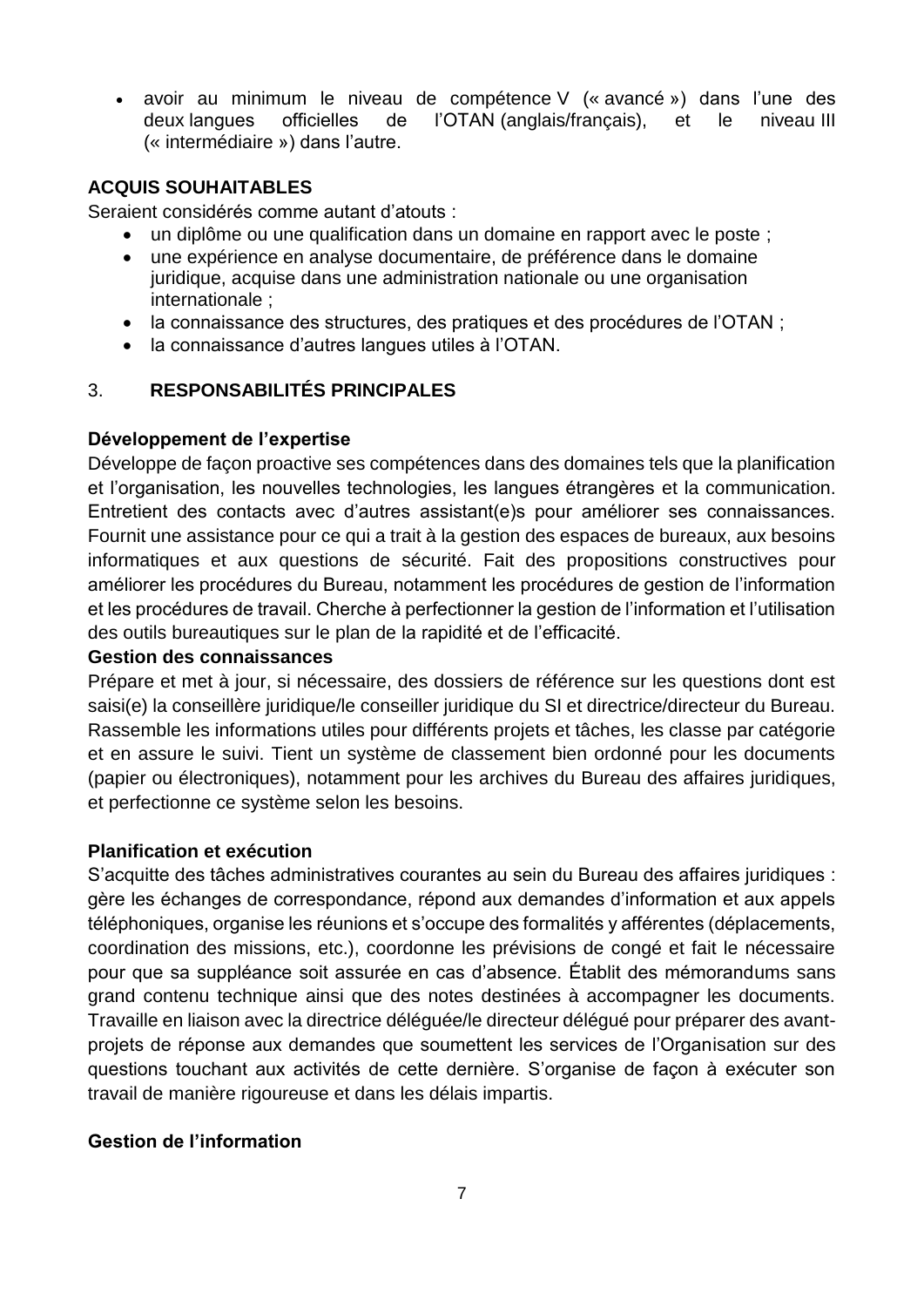S'acquitte des tâches administratives (y compris recherche et transmission de documents OTAN ou autres) liées à la préparation de réunions d'experts ou de comités OTAN ainsi que d'autres réunions, en fonction des besoins. Gère l'emploi du temps de la conseillère juridique/du conseiller juridique du SI et directrice/directeur du Bureau des affaires juridiques. Contrôle le flux des documents entrants et sortants, trie et classe la correspondance et les documents (y compris ceux qui contiennent des informations classifiées). Utilise un système efficace de suivi et/ou de rappel pour les tâches à exécuter au sein du Bureau et veille à ce que les informations y figurant soient à jour.

#### **Gestion des parties prenantes**

Se tient en liaison avec les points de contact pour une gestion efficace de la charge de travail et des activités au quotidien. Sert de premier point de contact pour des demandes de nature diverse. Tient à jour les listes des contacts internes et externes. Représente le Bureau des affaires juridiques, selon les besoins, à des réunions où il est question du fonctionnement et des procédures de celui-ci.

#### **Gestion financière**

Tient à jour les informations budgétaires relatives au Bureau des affaires juridiques et veille à l'application des procédures financières appropriées dans le domaine budgétaire. Prépare les documents financiers nécessaires (en liaison avec la directrice déléguée/le directeur délégué et la directrice/le directeur du Bureau, selon les besoins), se charge du suivi des activités pour s'assurer du bon traitement des dossiers financiers, et garde une trace de toutes les transactions.

#### **Efficacité organisationnelle**

Fait des propositions constructives pour améliorer les procédures du Bureau, notamment les procédures de gestion de l'information et les procédures de travail. Cherche à perfectionner la gestion de l'information et l'utilisation des outils bureautiques sur le plan de la rapidité et de l'efficacité.

#### **Gestion de projet**

Contribue activement à la bonne exécution des projets et des activités, si besoin en liaison avec ses collègues du Bureau des affaires juridiques.

S'acquitte de toute autre tâche en rapport avec ses fonctions qui pourrait lui être confiée.

### **4. STRUCTURE ET LIAISONS**

La/Le titulaire du poste relève de la conseillère juridique/du conseiller juridique du SI et directrice/directeur du Bureau des affaires juridiques et assiste la conseillère juridique déléguée/le conseiller juridique délégué ainsi que les autres juristes du Bureau. Elle/Il est régulièrement en contact avec le Cabinet, avec différents services et membres du personnel d'autres divisions/bureaux indépendants, avec des agents d'autres organismes civils et militaires de l'OTAN ainsi qu'avec les délégations des pays de l'Alliance présentes au siège de l'Organisation.

Nombre de subordonné(e)s direct(e)s : sans objet.

**Nombre de subordonné(e)s indirect(e)s : sans objet.**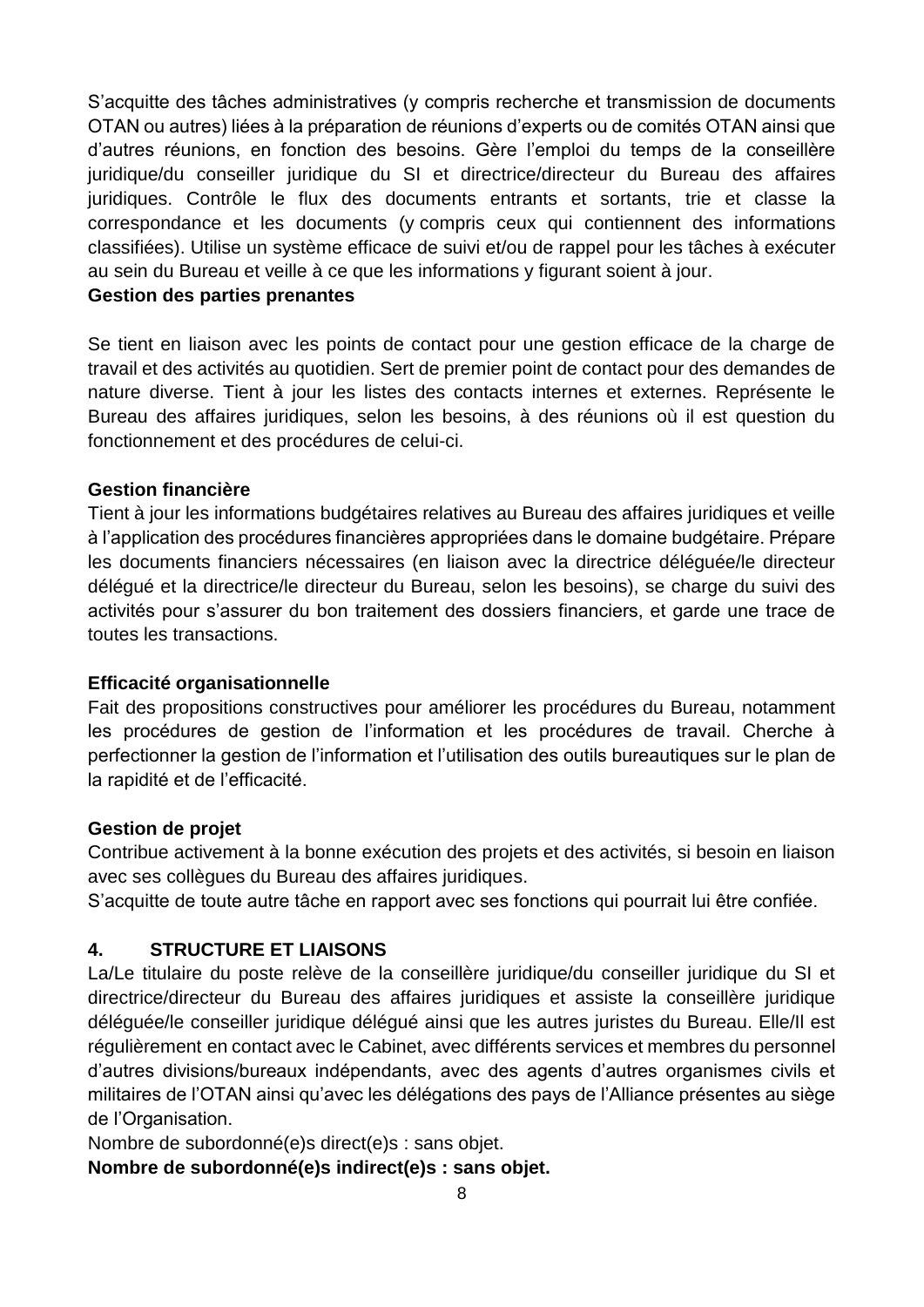## **5. COMPÉTENCES**

La/Le titulaire du poste doit faire preuve des compétences suivantes :

- Recherche de l'excellence **:** travaille dans le respect des normes.
- Réflexion analytique : discerne les relations élémentaires.
- Clarté et précision : vérifie son travail.
- Réflexion conceptuelle : discerne les constantes entre situations sur la base de l'expérience privée/professionnelle.
- Souci du service au client : s'engage personnellement à résoudre les problèmes.
- Empathie : détecte les indices non verbaux et en comprend la signification.
- Persuasion et influence : prend différentes mesures à des fins de persuasion.
- Initiative : fait preuve de décision dans les situations où il faut agir sans attendre.
- Travail en équipe : coopère.

## **6. CONTRAT**

### **Contrat proposé (hors détachement) : contrat d'une durée déterminée de trois ans ; qui pourra être suivi d'un contrat de durée indéterminée.**

### Clause contractuelle applicable :

Conformément au Règlement du personnel civil de l'OTAN, la personne retenue se verra offrir un contrat d'une durée déterminée de trois ans, qui pourra être suivi d'un contrat de durée indéterminée.

Si la personne retenue est détachée de l'administration d'un État membre de l'OTAN, elle se verra offrir un contrat d'une durée déterminée de trois ans, qui, sous réserve de l'accord des autorités nationales concernées, pourra être reconduit pour une période de trois ans maximum. À ce poste, la durée de service d'un agent détaché n'excède pas six ans.

Les agents en fonction se verront offrir un contrat conforme aux dispositions du Règlement du personnel civil de l'OTAN.

## **7. PROCESSUS DE RECRUTEMENT**

On notera que seules les candidatures de ressortissant(e)s de pays de l'OTAN pourront être acceptées.

Les candidatures doivent être soumises via l'un des liens suivants :

- Pour les membres du personnel civil de l'OTAN seulement : veuillez postuler via [le](http://nato.taleo.net/careersection/1/jobsearch.ftl?lang=en)  [portail interne de recrutement](http://nato.taleo.net/careersection/1/jobsearch.ftl?lang=en) ;
- Pour tous les autres candidats : www.nato.int/recruitment

Veuillez noter : Au moment des entretiens, les candidat(e)s seront invité(e)s à présenter des justificatifs de leur formation et de leur expérience professionnelle pertinentes pour ce poste.

La nomination se fera sous réserve de la délivrance d'une habilitation de sécurité par les autorités du pays dont le/la candidat(e) retenu(e) est ressortissant(e) et de l'approbation de son dossier médical par le/la médecin conseil de l'OTAN.

Pour plus d'informations concernant le processus de recrutement et les conditions d'emploi, veuillez vous référer au site suivant. http://www.nato.int/cps/en/natolive/recruithq-e.htm.

La nomination se fera sous réserve de la délivrance d'une **habilitation de sécurité** par les autorités du pays dont le/la candidat(e) retenu(e) est ressortissant(e), de l'approbation de